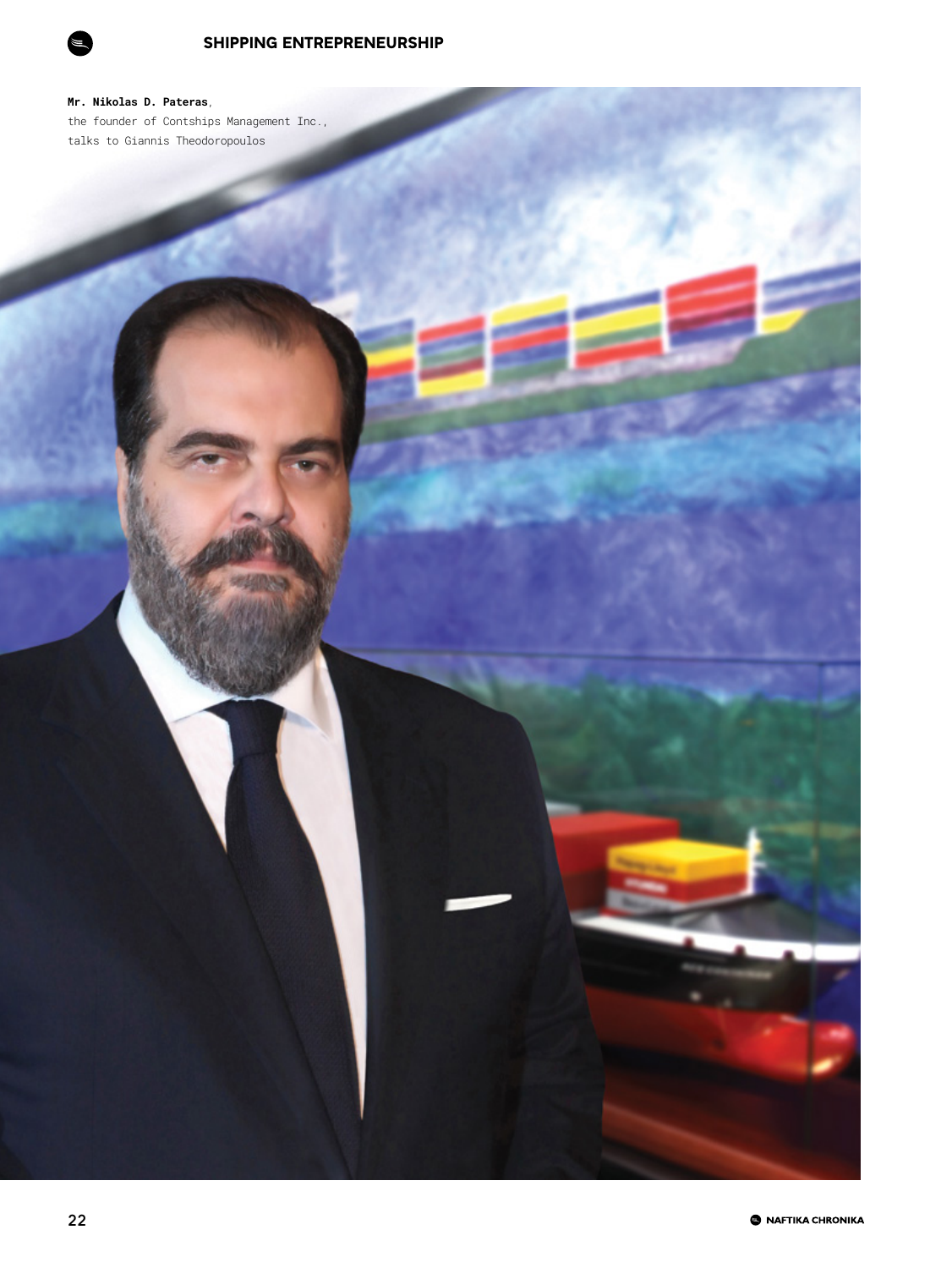Contships' chairman presents his views on the liner freight market, the growth strategy of his company, and the concept of a shipping company's diversification into other shipping markets or economic sectors. Mr. Pateras, owner of 41 containers ships also discusses the growth prospects of the Greek shipyards and the contribution of the shipowning community to the needs of Greek society.

## **''CONTSHIPS'' HAS MANAGED TO BUILD A FRANCHISE IN THE CONTAINER SECTOR**

## **The liner freight market recorded record profits last year, while the outlook for 2022 is positive. From your experience in the shipping business, what are the best strategic moves a company can follow in times of euphoria like this? Ö**

The container freight rates have increased dramatically due to the Covid-19 pandemic because of the severe disruptions it has caused to the supply chain. Obviously, this will change once this is resolved in the coming years and the freight rates will go through a correction phase. Right now, we are observing extremely high rates compared to the previous decade, which makes all the liner companies, which were suffering financial losses over the last decade, extremely happy. The global problems will continue, and it is no longer an issue of supply or building more ships; it's an issue of fixing the supply chain, which has a lot to do with the distribution of the cargoes on land. We can see that the US and European governments are finding it hard to find solutions in that respect. As far as we are concerned, the container feeder market sector has seen an increase in the charter rates in the region of 400%, which is substantial. Therefore, shipowners, who have acquired vessels at reasonable prices over the last few years, can make a very healthy return. It makes sense to build new ships today because the cost of a newbuilding is the same as the acquisition cost of a ten-year-old ship, but no one can be certain where the market will be three years from now when the newbuildings will be delivered.

Therefore, Contships has decided to continue to invest in second-hand vessels that are ready to trade immediately, rather than order new ships.

**What are Contships' next moves to stimulate growth? Has your strategic choice to invest in the feeder sector paid off, given the exceptional high freight rates? á**

Our strategy to invest in the container sector has certainly paid off. Our strategy for the next 24 months is to acquire more vessels that will be in good trading condition and which we will be able to fix for a minimum period of 36 months, thus covering 70% of the investment. We are not prepared to take any chances and

make new acquisitions without having secured charters. At the same time, we are prepared to sell if we have interesting offers for any of our vessels. We currently have around \$500 million in secured contracts for the next 24 months.

**It is said that Greek shipping has been following the same strategy it did many years ago when it purchased Norwegian bulk carriers, only now it is buying German containerships. In your opinion, are the Greeks still adhering to this growth model that proved successful in the past, and is this annoying the shipping nations whose maritime sector is shrinking? â**

I don't think the German and the Norwegian markets are comparable. Their only similarity was the tax incentives that both these countries offered to shipowners. Other than that, I think the Norwegians are far more conservative, while the Germans took a considerable risk by building a huge number of ships between 2000 and 2010. As far as Contships is concerned, we acquired our first containerships from German interests in 2015, and since then, we have purchased 49 container ships in total, out of which 43 were of German interests. We acquired these vessels either from German banks or from administrators with zero financing from German banks. Most of them needed extensive refitting and upgrading because the shipowners were unable to tackle liquidity problems to maintain their vessels properly. I believe that the German tax model was a failure in the sense that the vessels were basically built because of the tax incentives offered and the investments were not based on the prevailing market conditions.

In general, I believe that the entire European shipping market is shrinking, as has the Greek market shrunk in the last decade. That is inevitable, considering that the costs of running a ship are much lower in Asia. Therefore, many shipowners will be moving their operations to the Far East in the next 20 years, mainly due to the costs involved. I do not believe that Greece will manage to avoid the same fate as the Northern European nations in the future.